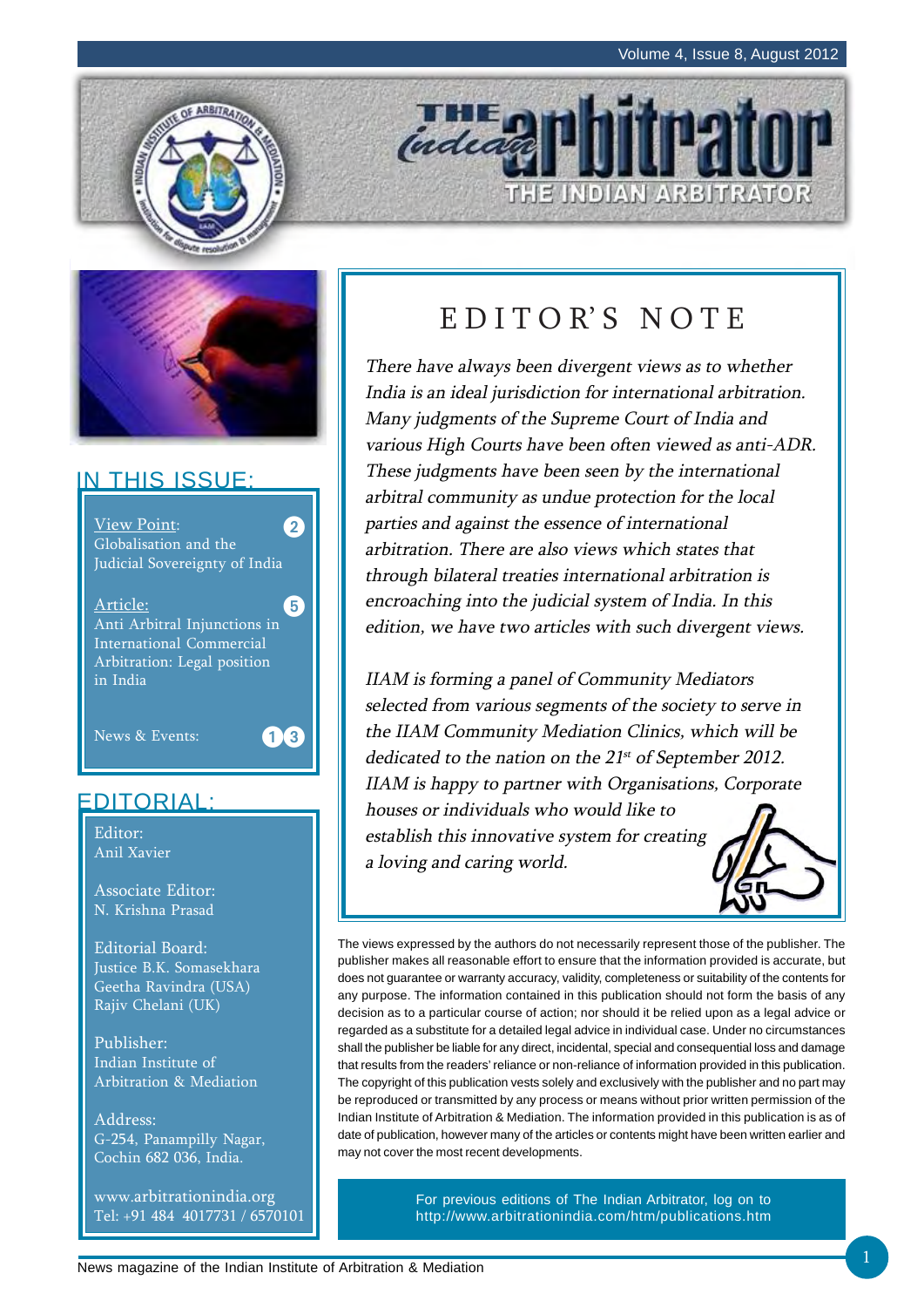

# Globalisation and the Judicial Sovereignty of India : P.K. SURESH KUMAR

There is a growing view that the power of the nation state is being eroded by globalisation. But can it go to the extent that an arbitral tribunal in London could criticize the Supreme Court of India for its delay in handling cases and directing the Government of India to compensate an investor for such delay? Can the Executive Government enter into any treaty, whether domestic or international, which would affect such independence of the judiciary? The author analyses the situation based on the award issued by ICC in White Industries v. Coal India Ltd.

There is a growing view that the power of the nation state is being eroded by globalisation. But, I never knew that it would go to the extent of an award being passed by an arbitral tribunal in London criticizing the Supreme Court of India for its delay in handling cases and directing the Government of India to compensate an investor from Australia for such delay. The award which was brought to my notice recently by a friend who is an arbitration lawyer gave a rude shock to me in many respects. I am astonished at the way in which the bureaucrats sitting in Delhi signing international treaties and also the manner in which our Government conducts international arbitrations.

The case aforementioned arose in the following circumstances: In September, 1989 an Australian Company called White Industries entered into a contract with Coal India Ltd., for the 'supply of equipment to and development of a coal mine at Piparwar' in the State of Uttar Pradesh. Over a period, certain disputes arose between the parties and as provided by their contract, the disputes were referred to arbitration. In May, 2002 an arbitral tribunal in London, by its majority opinion passed an award in favour of White Industries for a sum of \$ 4.08 Million. Coal India challenged the award in Calcutta High Court and White Industries made an application to the Delhi High Court for the enforcement of the award. The proceedings in both the courts went on for some time. In the meanwhile the Supreme Court rejected White's application for transferring the Calcutta case to Delhi. White Industries had also filed an application in the Calcutta High Court to reject the application filed by Coal India as not maintainable. That application was rejected and finally the matter was taken up to the Supreme Court. The Supreme Court after hearing the matter at length and as an important question as to whether a proceeding against an international award passed outside India could be entertained here arose, the matter was referred to a larger bench and the same is even now pending consideration along with other similar matters.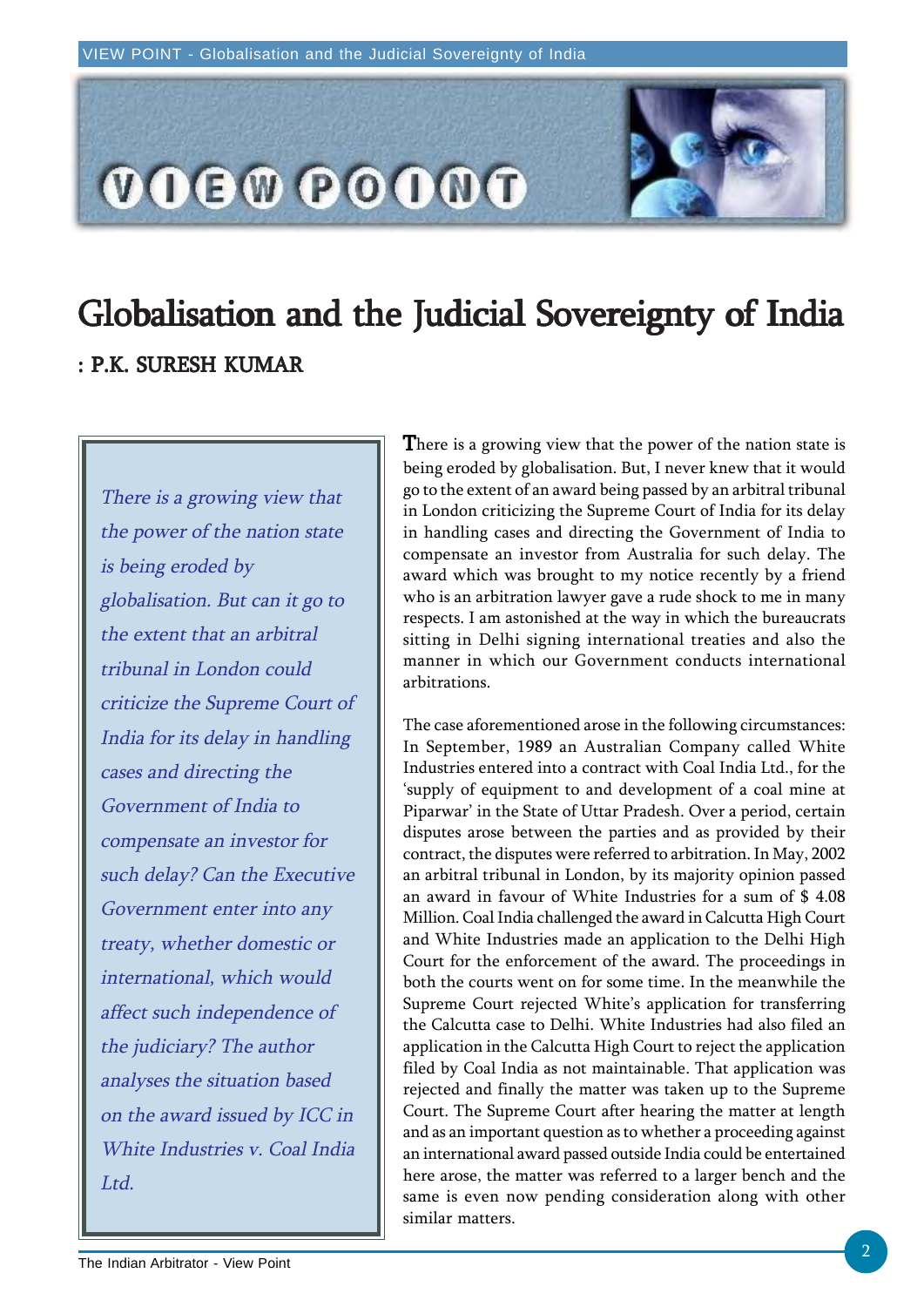

While so, White Industries invoked the provisions contained in a bilateral treaty between the Governments of India and Australia in the year 1999 and launched a claim for compensation from the Government of India. It was alleged that the claimant could not enforce the award it obtained against Coal India because of the delays on the part of the Indian Judiciary and therefore the Government of India is liable to compensate the Company. In an arbitral proceeding held at London, the arbitral tribunal passed an award accepting the claim of White Industries and directed the Government of India to pay around Fifty Crores of Rupees to it.

It is not the monetary part of the award that is important but the basis of the award. A reading of the award would send shock waves to anyone who believes that India is a Sovereign State. The award says:

"The most recent delay in this case stems from the apparent inability of the Supreme Court to impanel a three judge bench in a timely manner and from the stay ordered of the enforcement proceedings by the Delhi High Court."

"The Tribunal has no difficulty in concluding the Indian judicial system's inability to deal with White's jurisdictional claim in over nine years, and the Supreme Court's inability to hear White's jurisdictional appeal for over five years amounts to undue delay and constitutes a breach of India's voluntarily assumed obligation of providing White with 'effective means' of asserting claims and enforcing rights."

"Having reached the conclusion that an Indian court, acting reasonably and complying with India's international obligations, would conclude that Coal India had not established that the Award ought to be set aside or not enforced, the Tribunal determines that White is entitled to full compensation for the loss it has suffered as a consequence of India's breach of the BIT. This compensation includes: a) the amount of A\$ 4,085,180 payable under the award; b) interest on this amount at the rate of 8% from 24 March 1998 until the date of payment; c) the amount of US \$ 84000 payable under the Award (for the fees and expenses of the Arbitrators); and d) the amount of A\$ 500000 payable under the Award (for White's costs in the ICC arbitration)."

Thus, an arbitral tribunal criticized the Indian Supreme Court and the Indian Judiciary in general and made the Government of India liable to compensate a company for the lapses on the part of the judiciary. This is nothing but an attack on the judicial sovereignty of the nation. The judicial function is one of the major sovereign functions of a State. No person or authority can be allowed to sit in appeal against the functions of the Judiciary except in accordance with the provisions of the Constitution of India. No outside agency can be allowed to evaluate the orders of the Indian Courts and to pronounce their judgment over the same. No international treaty could contain any provision or clause which enables any such agency to do so.

# Interested to contribute Articles?

We would like to have your contributions. Articles should be in English. Please take care that quotations, references and footnotes are accurate and complete. Submissions may be made to the Journals Division, Indian Institute of Arbitration & Mediation, G-254, Panampilly Nagar, Cochin - 682 036 or editor@arbitrationindia.com.

Publication of the Article will be the discretion of IIAM and submissions made indicates that the author consents, in the event of publication, to automatically transfer this one time use to publish the copyrighted material to the publisher of the IIAM Journal.

> There are 2 types of people: The givers and the takers. The takers may eat better, But the givers sleep better.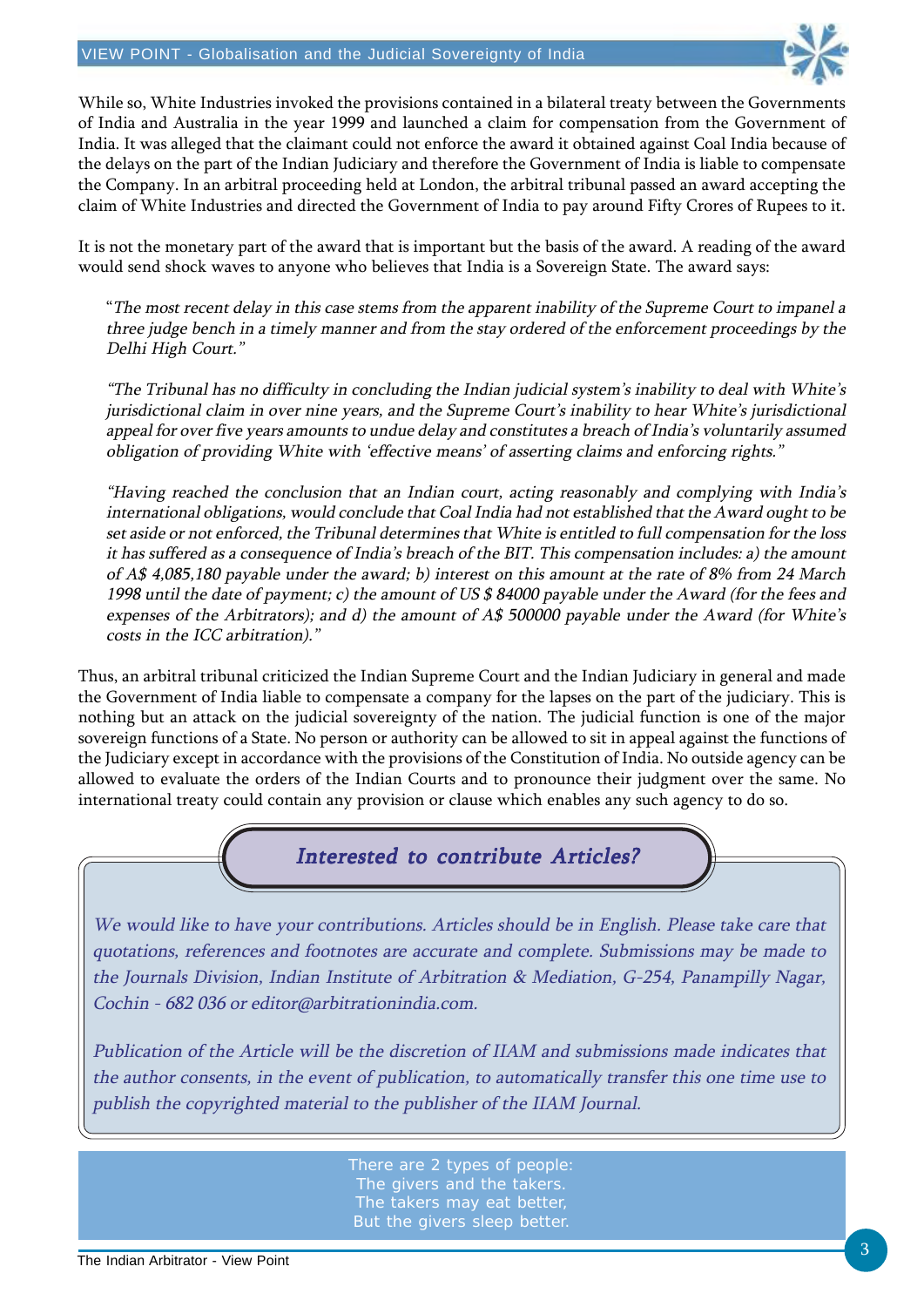

The Indian Judiciary functions independently of the Executive Government of the State. Such independence is a basic feature of the Constitution of India. The concept of independence of judiciary, according to the Supreme Court of India, is a noble concept which inspires the constitutional scheme and constitutes the foundation on which rests the edifice of Indian democratic polity. The Executive Government cannot, therefore, enter into any treaty, whether domestic or international, which would affect such independence of the judiciary. It is a shame on whoever has paved the way for a bilateral treaty being instrumental in awarding compensation on account of a sovereign function. The bureaucrats who sign the treaties shall go through the various clauses in the treaties and agreements before putting their signatures and before fastening the whole nation with various liabilities.

Now, another aspect to be examined is that whether the 1999 agreement between Australia and India would in anyway entitle an investor to make a claim of the present nature. On reading the whole agreement I feel that the counsel who appeared for India could have very well argued that what was protected by the agreement was only the investor's right to be treated fairly and justly as per the laws and the system prevailing in the country and therefore the delay on the part of the judiciary would not give rise to a cause of action in favour of the claimant. But, no such argument was seen addressed. Anyway, it is not the merit of the award that is the subject matter of this article.

The question is as to whether the Executive Government could have entered into an agreement which would empower an investor from a foreign nation to sue for compensation on account of the delay in our judicial system? If the agreement has such an effect, does it not amount to surrender of our sovereignty? According to me the entire matter deserves a nationwide debate and those who are responsible for irresponsibly signing such agreements have to be made answerable.

If those who entered into the treaty had applied their mind they could have very well avoided the arbitration clause which enables an 'Investor' also to raise a dispute. The dispute resolution clause in the agreement between two Governments should have conferred rights in that regard only on the contracting Governments and not anyone else. Similarly, the agreement should have specifically clarified that the protection given to an investor is in accordance with the system prevailing in the country. It is due to total lack of application of mind on the part of the bureaucracy to such aspects, situations like the ones mentioned here arise.

(Author: P.K. Suresh Kumar is a Senior Advocate practicing in the High Court of Kerala, India)



# Become part of IIAM

We are happy to invite you to become an IIAM Member. Apart from the Governing Council, elected from the members, it is decided to form Expert Committees and Users Committees from the members to give expert advice / opinions to the Governing Council on the improvement of ADR in India. Your association will provide the necessary inspiration for the endeavours of IIAM.



Choose from the different category of memberships.

For details: log on to www.arbitrationindia.com/htm/membership.htm or mail to dir@arbitrationindia.com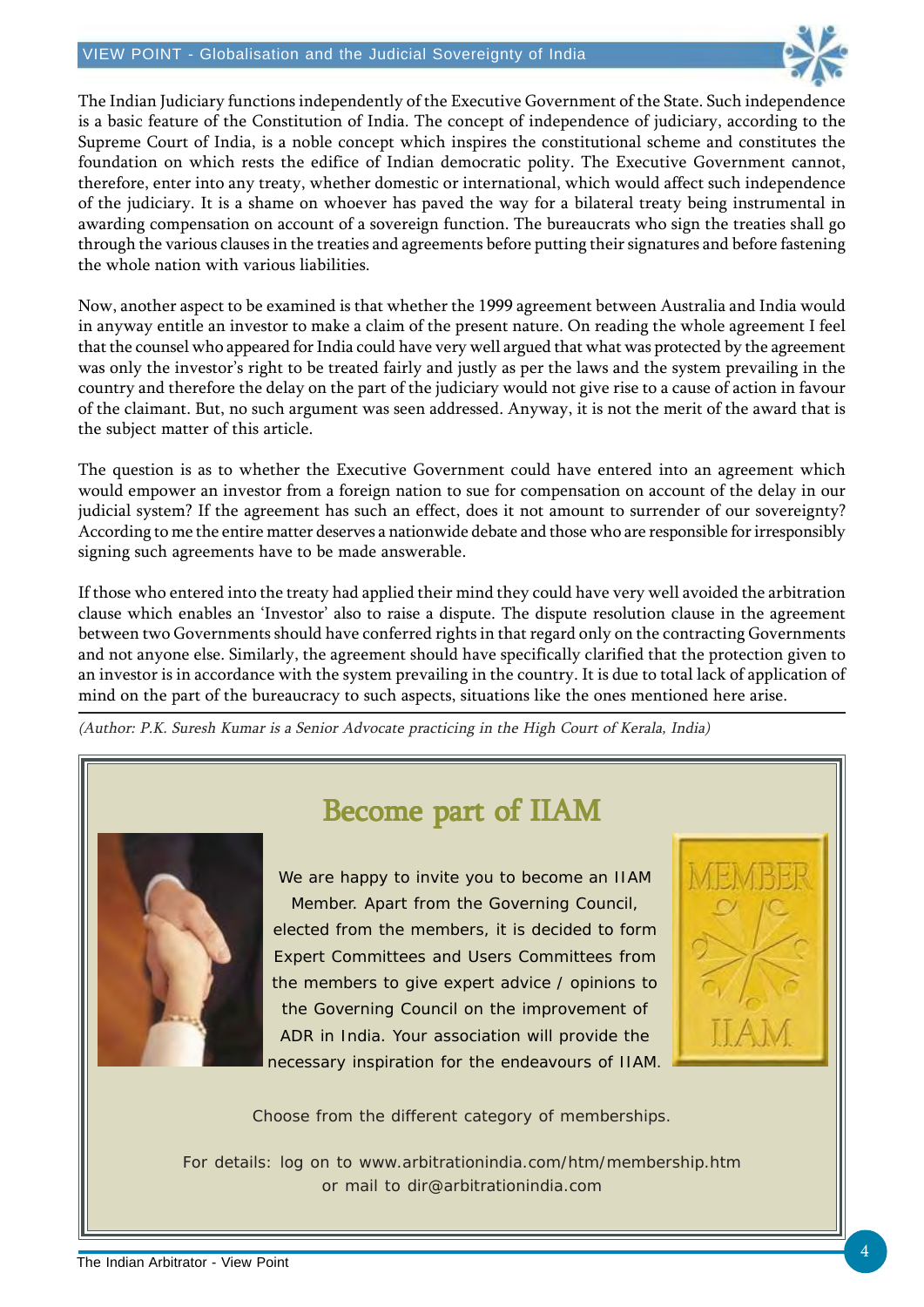

# Anti Arbitral Injunctions in International Commercial Arbitration: Legal position in India : JYOTSNA NAGVANSHI & MUDIT KAUSHIKK

Anti-arbitration injunctions, a dangerous innovation of the national Courts under the guise of protecting the parties and preventing suppression in an enjoining international arbitration, has been the cause for concern for the international arbitral community for some time. The authors attempt to show that injunctions issued by the Indian courts are unique, far removed from standard Anglo-Saxon practices and conclude that the injunctions are indeed a threat as they present an existential fear and deterrence to all international arbitrations in India, which makes India a rather less than ideal jurisdiction for international arbitrations.

# INTRODUCTION

National courts involvement in international arbitration is a fact of life as prevalent as the weather. $^1$  National courts became involved in arbitration for a whole host of reasons, but do so primarily because national laws are permissive and parties invite or encourage them to do so. Despite the autonomous nature of arbitration, it must be recognized that no system of dispute resolution can exist in a vacuum. Without prejudice to autonomy, international arbitration regularly interacts with national jurisdictions for its existence to be legitimate and for support, help, and effectiveness.<sup>2</sup> Different standards<sup>3</sup> have been recognized by the international community and reflected in international instruments, international public policy and due process.

Anti-arbitration injunctions<sup>4</sup>, a dangerous innovation of the national Courts under the guise of protecting the parties and preventing suppression in an enjoining international arbitration, has been the cause for concern for the international arbitral community for some time. Even though traditionally such injunctions are not unknown to the common law systems, it is the contention of the authors that the form of manner of

#### (Footnotes)

1 Prof. Julian D M Lew QC, 'Does National Court Involvement Undermine The International Arbitration Process?' http:// www.auilr.org/pdf/24/24-3-3.pdf>, accessed on 12/03/2012. 2 William W. Park, The Lex Loci Arbitri and International Commercial Arbitration, 32 INT'L & COMP. L.Q. 21, 30 (1983). <sup>3</sup> (1) National laws are required to recognize and enforce the agreement to arbitrate and enforce any award; (2) national laws are required to support the arbitration process during the arbitration;

and (3) international arbitration has established certain fundamental standards that require policing at the national level. These standards are recognized by the international community and reflected in international instruments, international public policy and due process.

4 Anti-arbitration injunctions are used either before arbitration has commenced to prevent the tribunal from being established or after proceedings have begun to stop an arbitration in its tracks.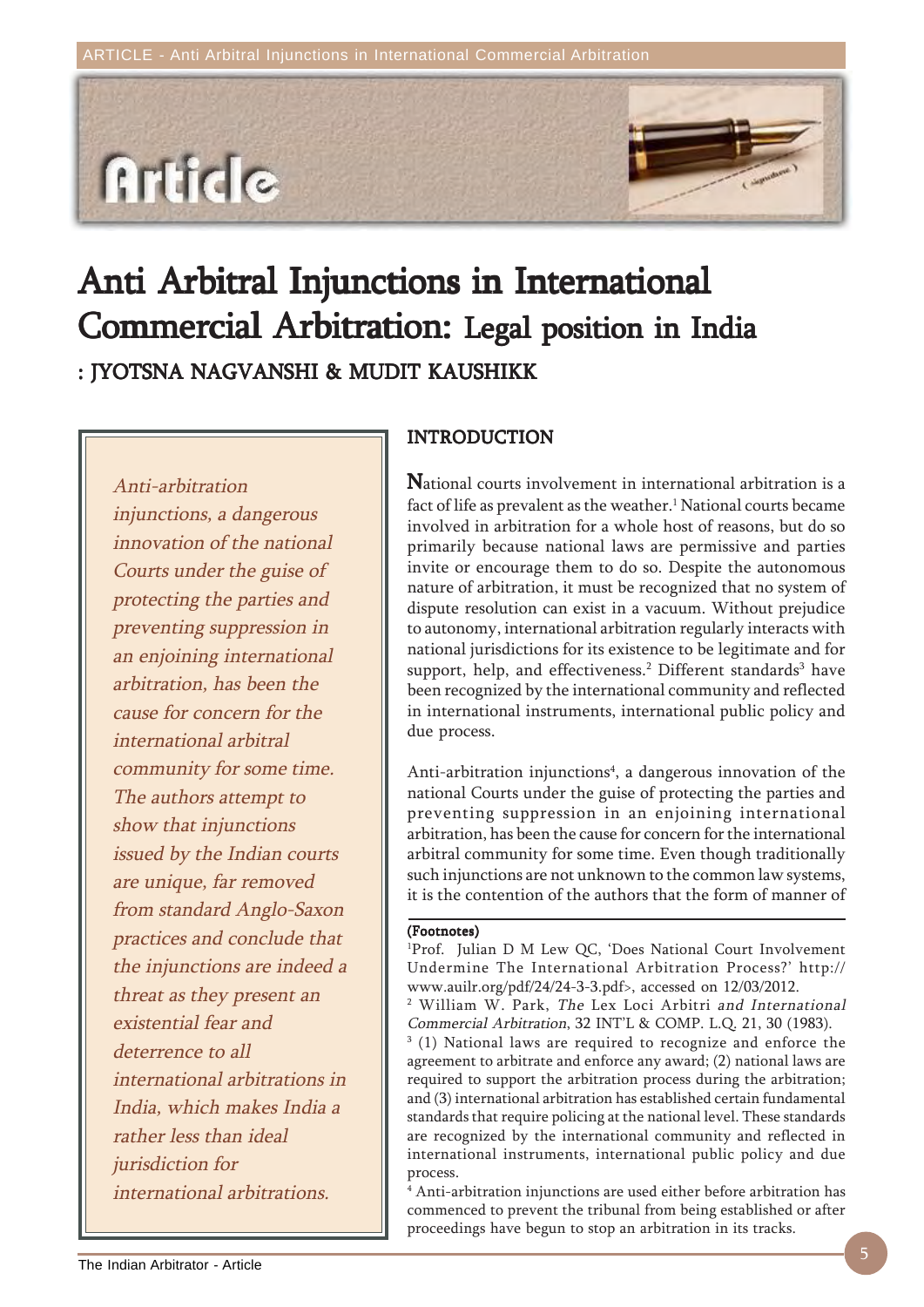

their usage by the Indian courts, especially post-1996, constitutes a threat to international arbitration in India. The threat in question being the prospect of derailing the arbitration process, creation of legal uncertainties, an undue tactical advantage to one party or the other and finally diminution in the probability of an enforceable award emerging out of the proceeding.

Earlier the questions, which used to arise, were about the nature of such involvement of the national Courts and doubts existed as to whether it complements or impedes the arbitration process. Is there a place for any court involvement at all in the system referred to as international arbitration? But, now the picture is clear and the authors contends that the arbitral injunction issued by the national Courts constitute a threat and this "threat" is not merely correlated with the frequency of the injunctions but more with the fact that the injunctions originate from certain structural deficiencies in the Arbitration and Conciliation Act 1996 (it has been variously referred to as the 1996 Act, new Act or simply the Act).

# ANTI-ARBITRATION INJUNCTIONS IN INDIA UNDER THE OLD ACT

In the Arbitration Act 1940 (Act 10 of 1940) (hereafter referred to as the old Act) there was no provision analogous to Art.5<sup>5</sup> of the Model Law, so there was no generic requirement for non-intervention. Under the old Act, ordinarily the courts need not revert to inherent powers, $^6$  because of the operation of section 34 and section 35 of the said Act.<sup>7</sup>

The old Act per se, did not make any differentiation between a domestic and international arbitration. It was to be read with Foreign Awards (Recognition and Enforcement) Act 1961(Act No.45 of 1961) (hereafter referred to as the Foreign Awards Act) and its precursor Arbitration (Protocol and Convention) Act 1937 (Act No.6 of 1937).<sup>8</sup> Section 3 of the Foreign Awards Act mandated that the court stay the proceedings before itself on an application of a party to an agreement wherein Art. II of the New York Convention $^9$  is applicable, provided the application for stay has been made before filing the written submission, or taking any other step in the proceeding and the court is satisfied that the said agreement is not null and void, inoperative or incapable of being performed. Section 3 of the Foreign Awards Act contained a non-obstante clause that the provisions of the Act be applicable, notwithstanding anything contained in the Arbitration Act 1940 and the Code of Civil Procedure 1908. Therefore, ex facie the Foreign Awards Act was a lex specialis<sup>10</sup> that excluded the operation of inherent powers of an Indian court. However, a larger bench (three judge panel) of the Indian Supreme Court holding a different view in V.O. Tractor Moscow v Tarapore and Co.<sup>11</sup> 12 said that it is empowered to issue injunction if circumstances of the case make such an interposition necessary or proper. This jurisdiction will be exercised whenever there is vexation or oppression.13 It was further held that the principle underlying section 35 cannot be completely ignored while considering the question of injunction, the idea being that the arbitrators should not proceed with the arbitration side by side in rivalry or in competition as if it were a civil court.<sup>14</sup>

#### (Footnotes)

 $^{\rm 5}$  Article 5 reads: "In matters governed by this Law, no court shall intervene except where so provided in this Law".

6 The inherent powers of the courts are saved by the s.151 of Code of Civil Procedure that reads: "Nothing in this Code shall be deemed to limit or otherwise affect the inherent power of the Court to make such orders as may be necessary for the ends of justice or to prevent abuse of the process of the Court."

 $^7$  Section 34 empowered a party to an arbitration agreement to apply the court for a stay of the proceedings commenced by another party to the said agreement. Section 35 mandated that unless a stay has been issued under s.34 all proceedings before the arbitration shall be invalid once a legal proceeding has commenced on the whole subject matter of the proceedings and notice has been issued.

8 The said Acts applied to arbitrations wherein New York and Geneva Conventions respectively.

9 Article II of the New York Convention reads: II (3). The court of a Contracting State, when seized of an action in a matter in respect of which the parties have made an agreement within the meaning of this article, shall, at the request of one of the parties, refer the parties to arbitration, unless it finds that the said agreement is null and void, inoperative or incapable of being performed."

<sup>10</sup> This view was supported by a catena of high court case laws like Shiva Jute Baling Ltd v Hindley & Co Ltd 1955 A.I.R. Cal 409; Mury Exportation v D Khaitan & Sons Ltd 1956 A.I.R. Cal 644, (under the s.3 Arbitration Protocol Act pari material with s.3 of the Foreign Arbitrations Act) also Ludwig Wunsche & Co v Raunaq International Ltd 1983 A.I.R. Del 247 etc.

<sup>11</sup> V.O. Tractor Moscow v Tarapore and Co [1970] 3 S.C.R. 53.

 $12$  In the instant case, the issue inter alia was whether the Madras High Court was justified in granting an interim injunction restraining the Russian firm from proceeding with arbitration at Moscow while a suit was pending in the same subject matter before the same High Court. An earlier application by the Russian party under s.3 of the Foreign Awards Act for a stay of the proceedings was dismissed.

<sup>13</sup> V.O. Tractor Moscow v Tarapore and Co [1970] 3 S.C.R. 53 at [24].

<sup>14</sup> V.O. Tractor Moscow v Tarapore and Co [1970] 3 S.C.R. 53 at [24].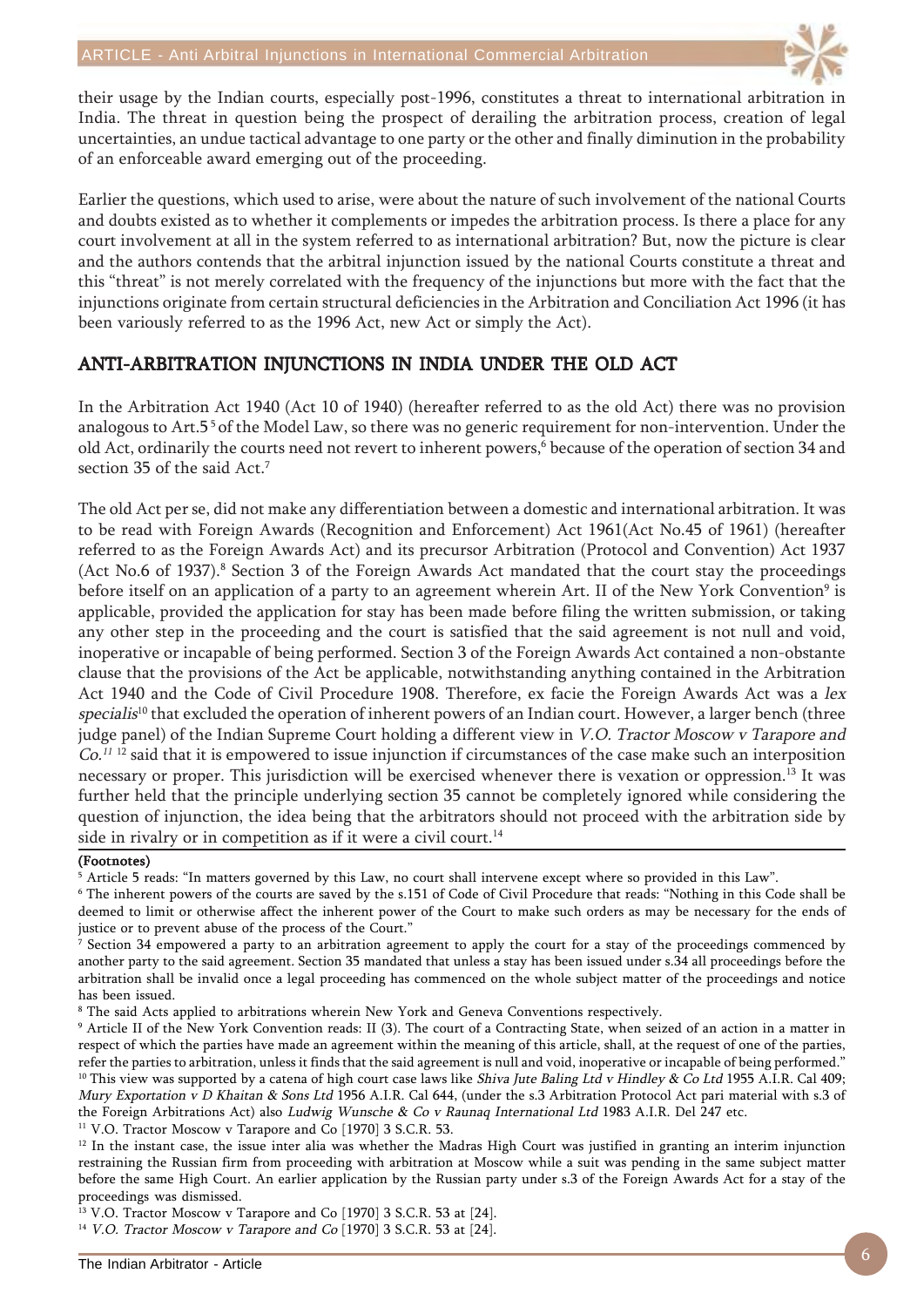

# THE SCHEME OF THE ARBITRATION ACT 1996: CREEPING INTERFERENCE

# The New Act

The Arbitration Act 1940 proved to be unsatisfactory and went through several amendments.<sup>15</sup> The Law Commission was more benign but still conceded that the working of some provision has caused difficulties, but the 76th Law Commission report was silent about VO Tractors and ONGC and there was no express recognition of the interventionist approach manifest in the case laws. The vices of the old Act subsequently infected the new Act as well.

# Narrow Interpretation of Section 5

The new Act incorporates the principle of non-intervention in section 5.16 The broad areas where the court can intervene are:

- Section 8 (judicial authority can refer the parties to arbitration);
- Section 9 (Interim measures etc by Court);
- Section 11 (Appointment of arbitrator);
- Section 34 (Setting aside the award) and
- Section 37 (Appealable orders).

# Extended application of Part-I of the Act

The most radical and some would say the most dangerous innovation of the courts under the 1996 Act has been to expand the supervisory jurisdiction of the courts over 'international commercial arbitrations' held outside India.17

#### (Footnotes)

<sup>15</sup> The Supreme Court considered it to be technical and prolix.

<sup>16</sup> Section 5 - Extent of judicial intervention.-Notwithstanding anything contained in any other law for the time being in force, in matters governed by this Part, no judicial authority shall intervene except where so provided in this Part. <sup>17</sup> Fali S. Nariman, "Emerging India remarks: India and International Arbitration" (2009) 41 Geo. Wash. Int'l L. Rev. 367.

Think  $\ldots$ 3 Things in life that once gone and never come back: Time, words, opportunity. 3 Things in life that can destroy a person: Anger. pride, un forgiven. 3 Things in life that you should never lose: Hope, peace, honesty. 3 Things in life that are most valuable: Love, Family & Friends, Kindness. 3 Things that are never certain: Dreams, success, fortune. 3 Things that make a person: Hard work, sincerity, commitment. **Three Things**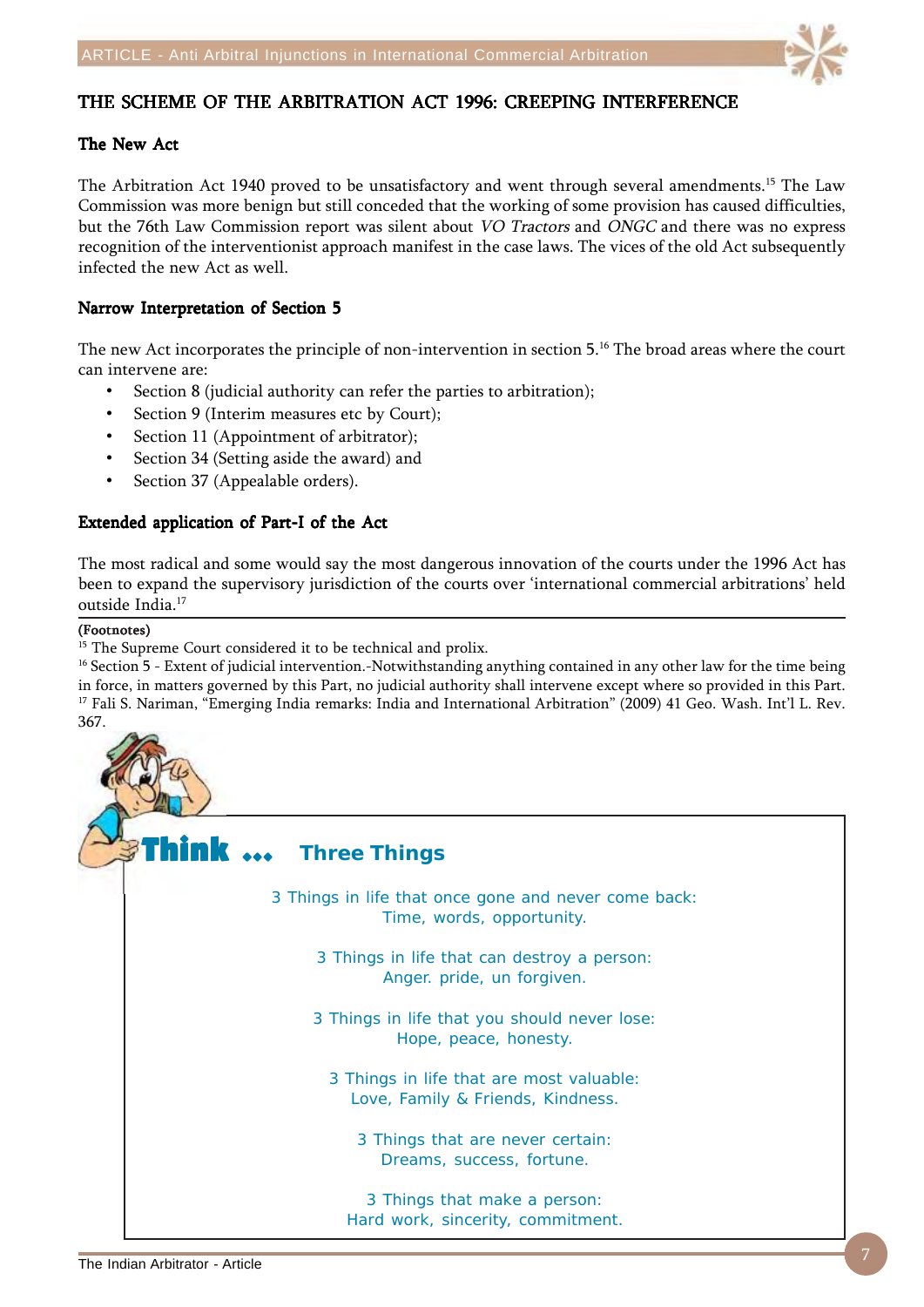

Section 2(2) of the Act lays down that Part I of the Act shall apply where the place of arbitration is in India.<sup>18</sup> There was no difficulty in applying Part I when the subject matter arbitration was (an international commercial arbitration "seated" in India but the legislation did not clarify whether Part I would apply to an international commercial arbitration whose seat is outside India. After a series of conflicting case laws by various High Courts the issue was finally settled by the Supreme Court of India in Bhatia International v Bulk Trading S.A.<sup>19</sup> In this case the issue before the Supreme Court was whether the Indian Court was empowered to issue interim protection under section 9<sup>20</sup> to ICC Arbitration on-going in Paris. The Supreme Court, in essence, ruled that Part I of the Act which gives effect to the UNCITRAL Model Law and inter-alia confers power on the court to grant interim measures in support of arbitration (S.9), applied even to arbitration held outside India. Its decision spelt out that arbitrations held in India would necessitate the application of the provisions of Part I with deviation permitted only to the extent of the derogable provisions of Part I.<sup>21</sup>

# A REVIEW OF THE INJUNCTION CASES UNDER THE NEW ACT

# The continued relevance of old Case Laws

Case laws under the old Act like V/O Tractor, ONGC v Western has not been expressly overruled by the Supreme Court, nor can it be said that the new Act by necessary implication legislatively overrules them. There have been odd cases<sup>22</sup> where the Supreme Court has held that injunction ought not be have been granted but there has been no definite pronouncement by the court that comprehensively lays down power of the court to grant injunctions and how the discretion ought to be exercised by a high powered bench under the 1996 Act. In absence of such definitive pronouncement by the Supreme Court it is instructive to look into the case law by the High Courts whereby injunctions have been granted.

# The Dabhol Story

The case that has brought most lasting disrepute to the Indian judiciary's approach to international arbitration is that of Dabhol Power Company (DPC) in the nineties.<sup>23</sup> In 1993 DPC entered into an agreement with the Maharashtra State Electricity Board (MSEB) for a two-phased project. Subsequently, the MSEB entered into a power purchase agreement with DPC. The project was backed by a letter of credit from major Indian Banks as well as payment guarantees by both the State of Maharashtra and the Union of India and political risk insurance by the US Overseas Private Investment Corporation (OPIC) (along with a loan of \$160 million).

The subject matter injunctions arose in the second phase of the disputes, when MSEB defaulted in its payment obligations and invoked the payment guarantees in April 2001 and commenced ICC arbitration proceedings against the MSEB, the State of Maharashtra and the Union of India under the US Investment Guarantee Corporation. As a countermove to initiation of the international arbitration, the MSEB approached Maharashtra State Regulatory Commission (MSRC).<sup>24</sup> Before the MSRC it was argued that that by virtue of S.52<sup>25</sup> of the Electricity Regulatory Commission Act 1998 notwithstanding an arbitration agreement between the parties it is open to MSERC to exercise sole jurisdiction at its discretion. Thus, in effect the State sought to remove

#### (Footnotes)

 $23$  The case primarily dealt with the use of discretion rather than the existence of the power to issue injunctions.

<sup>24</sup> http://ita.law.uvic.ca/documents/Dabhol\_award\_050305.pdfaccessed on 18/03/2012.

<sup>25</sup> Section 52 reads: "Save as otherwise provided in Section 49, the provisions of this Act shall have effect notwithstanding anything inconsistent therewith contained in any enactment other than this Act". (Section 49 of that Act to provisions of the Consumer Protection Act 1986 and the Atomic Energy Act 1962).

<sup>&</sup>lt;sup>18</sup> Ex-facie it would appear that this section incorporates the common law rule that the law of the seat of arbitration is the lexarbitri sans an express choice of a different law.

<sup>&</sup>lt;sup>19</sup> Bhatia International v Bulk Trading S.A. 2002 AIR 1432.

<sup>&</sup>lt;sup>20</sup> Section 9 - Interim measures etc by Court.- A party may, before, or during arbitral proceedings or at any time after the making of the arbitral award but before it is enforced in accordance with section 36, apply to a court.

 $21$  Bhatia International v Bulk Trading S.A. 2002 AIR 1432 SC at [32].

 $^{22}$  Shree Subhlaxmi Fabrics Pvt. Ltd v Chand Mal Baradia 2005 (20) S.C.R.1138 whereby the Supreme Court held: "14. The consistent view taken by this Court, therefore, is that contentious issues should not be gone into or decided at the stage of appointment of an arbitrator and no time should be wasted in such an exercise. The remedy of the aggrieved party is to raise an objection before the arbitral tribunal as under Section 16 of the Act it is empowered to rule about its own jurisdiction. ……… In such circumstances we are of the opinion that the view taken by the City Civil Court was just and proper and the High Court erred in granting an injunction in favour of the plaintiff and staying the proceedings before defendant No. 2."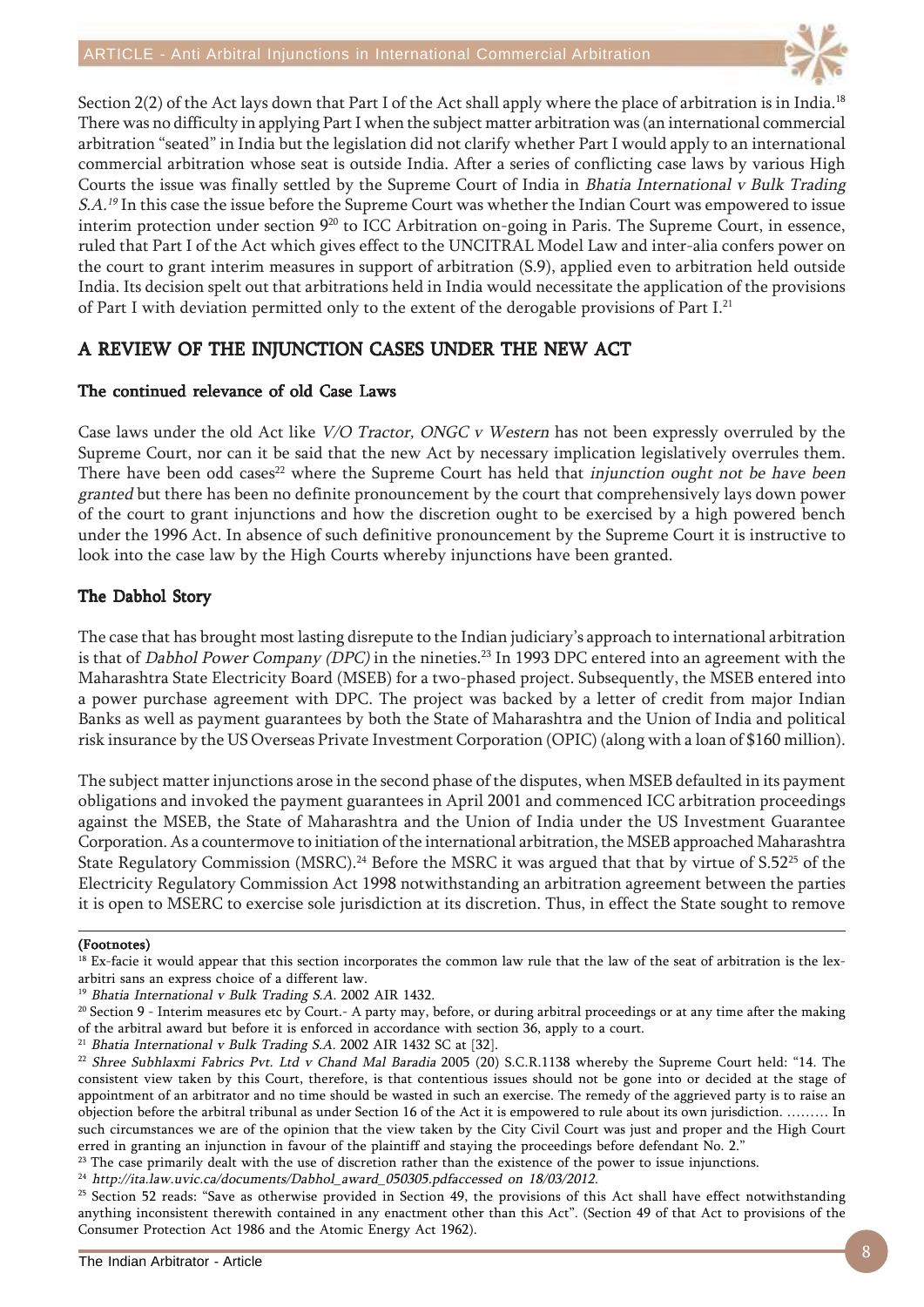

the matter completely from the purview of the Arbitration Act and contractual obligations to the sphere of public law. The immediate relief claimed was an ad-interim injunction of the international arbitration till the time the question of jurisdiction can be settled.<sup>26</sup> The MSERC thereafter took the view that in "public interest", i.e. in interests of the electricity consumers of the State of Maharashtra overrides the Arbitration Act. It assumed jurisdiction provisionally, pending final determination of the issue and enjoined the international arbitration for the time being. This was appealed to the Bombay High Court, which ruled that the Commission had authority to determine its own jurisdiction.

# CONTEXTUALISING THE INDIAN INJUNCTIONS

It is necessary to visualise the Indian injunctions in an international context. Anti-arbitration injunctions are not unknown to the courts in common law. In a catena of case laws<sup>27</sup> under the UK Arbitration Act 1996 the courts have held that they are empowered to enjoin arbitration under their inherent powers in S.37 of the Supreme Courts Act 1981. In case of international arbitration another layer of protection was added in Weissfisch v Julius<sup>28</sup> whereby the Court of Appeal took the view that to enjoin a foreign seated arbitration would be against the principles of New York Convention and can be issued only in exceptional circumstances.

The Indian decisions are closer to the classic common law position that arbitration can be injuncted if it is "just and convenient". While the common law has travelled beyond the point, Indian law has not evolved in the same way.

# THE EFFECT ON THE INTERNATIONAL ARBITRATION

An injunction by the Indian court will give the applicant (usually the Indian party) a tactical advantage. But the ultimate impact of the injunction on the arbitration, pivot on a complex series of doctrinal and practical considerations enumerated below.

# (Footnotes)

<sup>26</sup> The counsel for DPC appeared under protest and refused to give an undertaking to adjourn the arbitration till the jurisdictional issue can be decided, at the same time he sought time for filing a written submission on this point.

<sup>27</sup> Jarvis & Sons Ltd v Blue Circle Dartford Estates Ltd [2007] APP.L.R. 05/14 per Jackson J. at [39] also see generally, Intermet FCZO v Ansol Ltd [2007] EWHC 226 (Comm) and Elektrim SA v Vivendi Universal SA [2007] EWHC 571 (Comm). In both of those cases the existence of the jurisdiction was acknowledged, but the court refused to grant an injunction. <sup>28</sup> Weissfisch v Julius [2006] APP.L.R. 03/08.

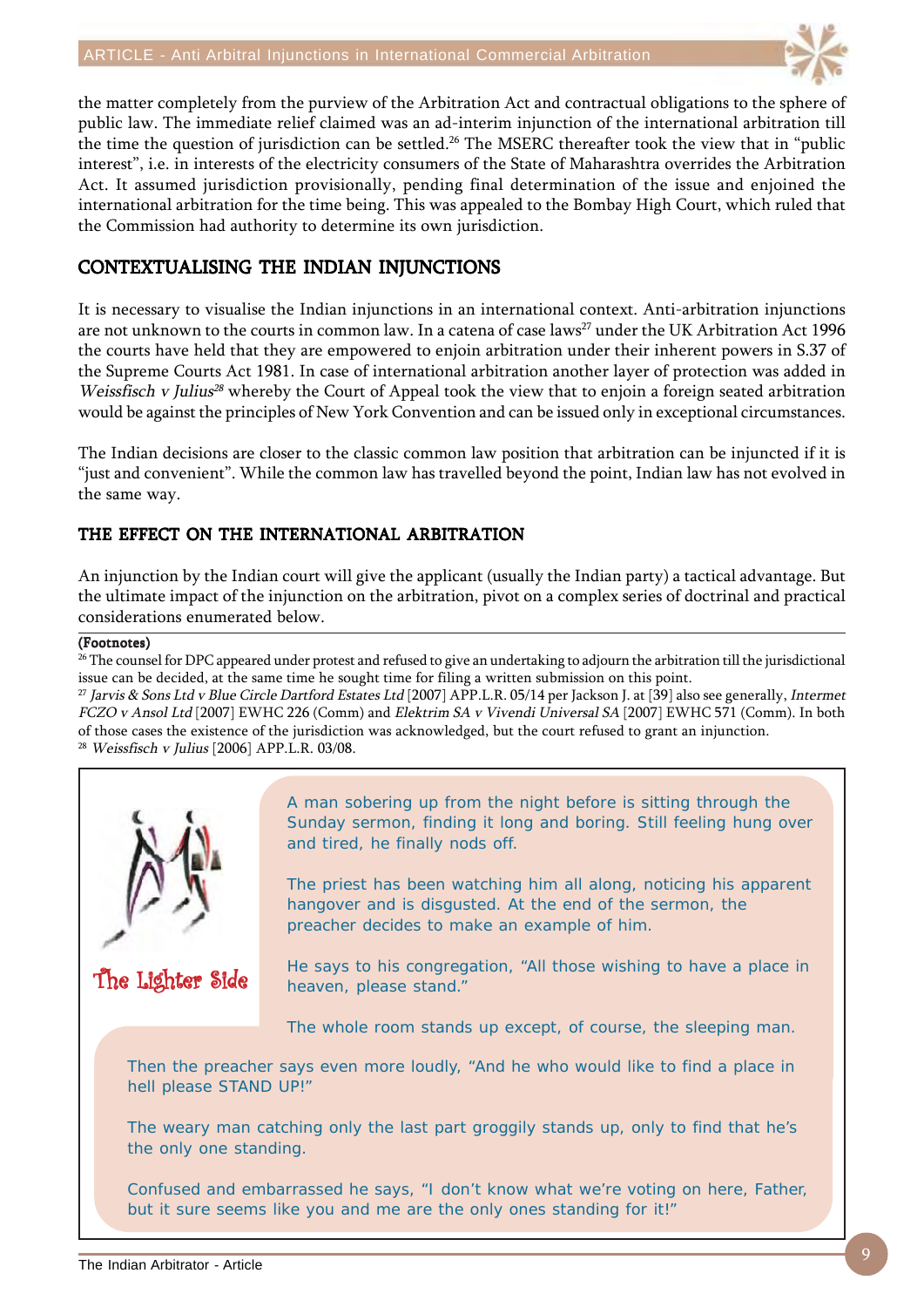

## Recourse in India

Foreign corporations may not be willing to pursue such a course due to several reasons. The foreign party may not have the monetary and organisational power to continue a long drawn legal battle in India. The foreign party may also have access to a more direct remedy under the Bilateral Investment treaties. India is not a forum structurally best suited for commercial litigation (delays, antiquated procedures, lack of provision for costs, etc.) and a foreign entity will do well to avoid Indian courts, if it can. Indeed it is submitted in many instances the foreign party will insist upon arbitration to avoid the Indian courts and a legal battle in India would be very counterproductive.

## Recourse before a Foreign Court<sup>29</sup>

One of the principle criterions determining the party's reaction will be the foreign court's reaction to the anti-arbitration reaction by the Indian court. The Indian anti-arbitral injunctions do not enjoy a perfect reputation in the common law courts.30

It is submitted that in probability it shall be unwilling to accept the extraterritorial supervisory jurisdiction by the Indian courts. Reference may be made of the Union of India v Mcdonell Douglas Corp<sup>31</sup> whereby the Queen's Bench applied the English Arbitration Act in spite of the contractual stipulation of the parties that the arbitration be conducted in accordance with the Arbitration Act 1940. It was held that that the phrase "conducted in accordance with" denotes the way the parties carry out the arbitration rather than any power of supervision.

The aggrieved party will also have the option of seeking a catena of remedies. However, the most striking prospect is that of the other party retaliating with an anti-anti-suit injunction of its own or an order to compel arbitration as happened in the curious case of Amaprop v Indiabulls $32\,33$ .

## Injunctions and Arbitral Tribunals

The most crucial question is how the international arbitral tribunal itself shall treat these injunctions. International arbitrators are typically given the authority by arbitral rules and laws to decide on their own jurisdiction. If the tribunal to believe that a valid arbitration agreement (and thus, arbitral jurisdiction) exists, they will generally try to proceed with a case even in the face of an anti-arbitration injunction. But, despite this, anti-arbitration injunctions can have a momentous effect, even stopping a case and perhaps even a major project. If the arbitration is held in the country of the party seeking the injunction, the arbitrators must at least pause to consider the effect of going forward. Since any appeal of the award will be to the courts of the country that is the place of the arbitration, going forward puts the award at risk because it is the same courts who issued the injunction that will decide whether to vacate the award. Forward hearings in violation of the injunction could lead to the annulment of the final award. While the hearings could be conducted in a country other than that chosen as the place of the arbitration, attacks on the award would necessarily still be filed in the courts of the formal situs of the arbitration. Even if the place of arbitration is in a neutral country, the non-moving party and the arbitrators must consider whether the award can only be enforced in the moving party's country, or whether it can be enforced elsewhere. If it can only be enforced in the enjoining party's nation, then going forward in the face of the injunction may be futile.

It is submitted that the ratio in Bentler will not assist an international tribunal when the dispute is between two private parties as judicial actions of a State Court cannot be imputed upon a private party. There are still options available to the tribunal.

#### (Footnotes)

 $^{29}$  Foreign court for the purpose of the paper is a foreign court following the common law.

<sup>&</sup>lt;sup>30</sup> David St John Sutton, Judith Gill and Matthew Gearing, Russell on Arbitration, 23rd edn (London: Sweet & Maxwell, 2007) on ONGC v Western at fn.37.

<sup>31</sup> Union of India v Mcdonell Douglas Corp [1993] 2 Lloyd's Rep. 48.

<sup>32 2010</sup> US Dist. Lexis 27117.

<sup>&</sup>lt;sup>33</sup> Subsequent to the temporary injunction against the arbitration proceeding by the Bombay High Court, Amaprop approached the US District Court for the Southern District of New York seeking an order to compel arbitration under s.9 of the Federal Arbitration Act. The American court was pleased to issue an injunction after a strong indictment of the Indian judicial system.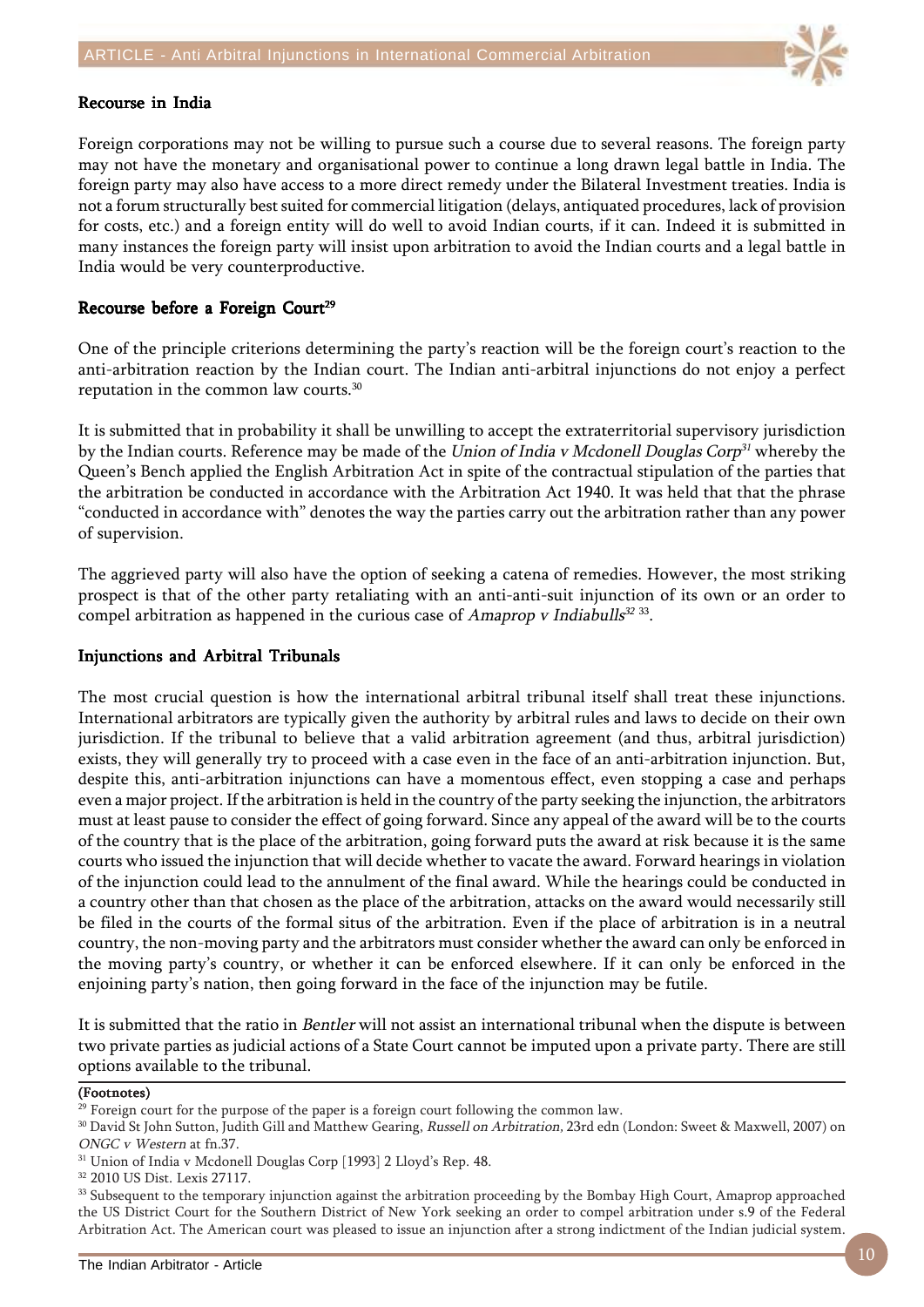

To begin with it is possible for the tribunal to pre-empt an Indian injunction through an anti-suit injunction of its own.34 Such injunctions are quite common in international arbitration be it investment arbitration, inter-state arbitration or international commercial arbitration.35 Such injunctions are enforceable by the national courts. An injunction being an equitable relief operates in personam and therefore is directed usually to the parties and not to the tribunal.<sup>36</sup>

Even if arbitration, in defiance of an injunction culminates in an award, it will probably be set aside. In India the courts are empowered to set aside an award (under s.34 of the Act) or refuse the enforcement of a foreign award (i.e. an award where the New York Convention applies) under S.34 of the Act, if it is against the public policy of India. The order can still be enforced outside India provided the other party has enough assets to satisfy the award. That enforceability is independent of its enforceability in India and might operate even if the Indian courts set it aside.<sup>37</sup>

# A RAY OF HOPE: RECONSIDERATION OF THE BHATIA DECISION BY THE SUPREME COURT IN BHARAT ALUMINIUM V. KAISER ALUMINIUM.

The Supreme Court needs to adopt a 'pro-arbitration' stance to provide fast, efficient and predictable remedies to foreign investors. In cases involving foreign arbitral disputes, the Supreme Court has consistently revealed an alarming propensity to exercise authority in a manner contrary to the expectations of the business community. Observed in this light, the Chief Justice of India's recent decision to constitute a constitutional bench to hear challenges to the Court's earlier parochial rulings opens the most important chapter in the legal battle to convert the Indian judicial system into a pro-arbitration regime. The constitutional bench reference was made in the case of Bharat Aluminium Co. v. Kaiser Aluminium Technical Services Inc. A two-judge bench of the Supreme Court had earlier in this case expressed reservation on the correctness of the operating precedent laid down in Bhatia International v. Bulk Trading S.A. (Bhatia International), and subsequently followed in Venture Global Engineering v. Satyam Computer Services (Venture Global) and other cases. Thereafter, in accordance with judicial discipline and propriety, the two-judge bench referred the matter to a three-judge bench setting out the reasons why it could not agree with the three-judge bench operating judgment in Bhatia International. Later, the three-judge bench, which also included the Chief Justice, also came to the conclusion that the ruling in Bhatia International needs to be reconsidered by a fivejudge bench.<sup>38</sup>

## (Footnotes)

<sup>34</sup> Emmanuel Gaillard, Anti-suit Injunctions Issued by Arbitrators, International Council for Commercial Arbitrations, International Arbitration: Back to the Basics 2006, pp.235 and p.244 whereby it is argued that this power is inherent in the power of the tribunal to prevent violation of the agreement and protect the sanctity of the award.

35 Professor Galliard gives the example of a host of cases including SGS v Pakistan(ICSID supra), Plama Consortium Ltd v Republic of Bulgaria (ICSID Case No.ARB/03/24), etc.

<sup>36</sup> However, sometimes the Municipal Court injunctions may also be directed against the tribunal as was the case in Himapurna. The implications of such injunctions have been addressed in the later sections.

<sup>37</sup> Chromalloy Aeroservices v Arab Republic of Egypt, 939 F. Supp. 907 (DDC 1996) (enforcing in the United States an award annulled in Egypt). The French courts took the same action in a related case: Paris Court of Appeals, January 14, 1997, République arabe d'Egypte v Société Chromalloy Aero Services , 1997 Rev. Arb. 385. In both cases, awards were enforced even when set aside by the situs courts.

<sup>38</sup> A second look at arbitration, The Hindu, http://www.thehindu.com/opinion/lead/article2735659.ece?homepage=true accessed on 20/03/2012.

**Promoting Student Authors** 

With a view to promote and support students in developing the qualities of legal research and presentation, IIAM is providing opportunity to law students to publish original, innovative and thought provoking articles on arbitration, mediation, conciliation, dispute resolution and similar topics and critiques on judgments relating to the same topics. Selected articles will be published in the "Indian Arbitrator". From amongst the submitted articles, every year one student author will receive the "Best Young Author" certificate from IIAM.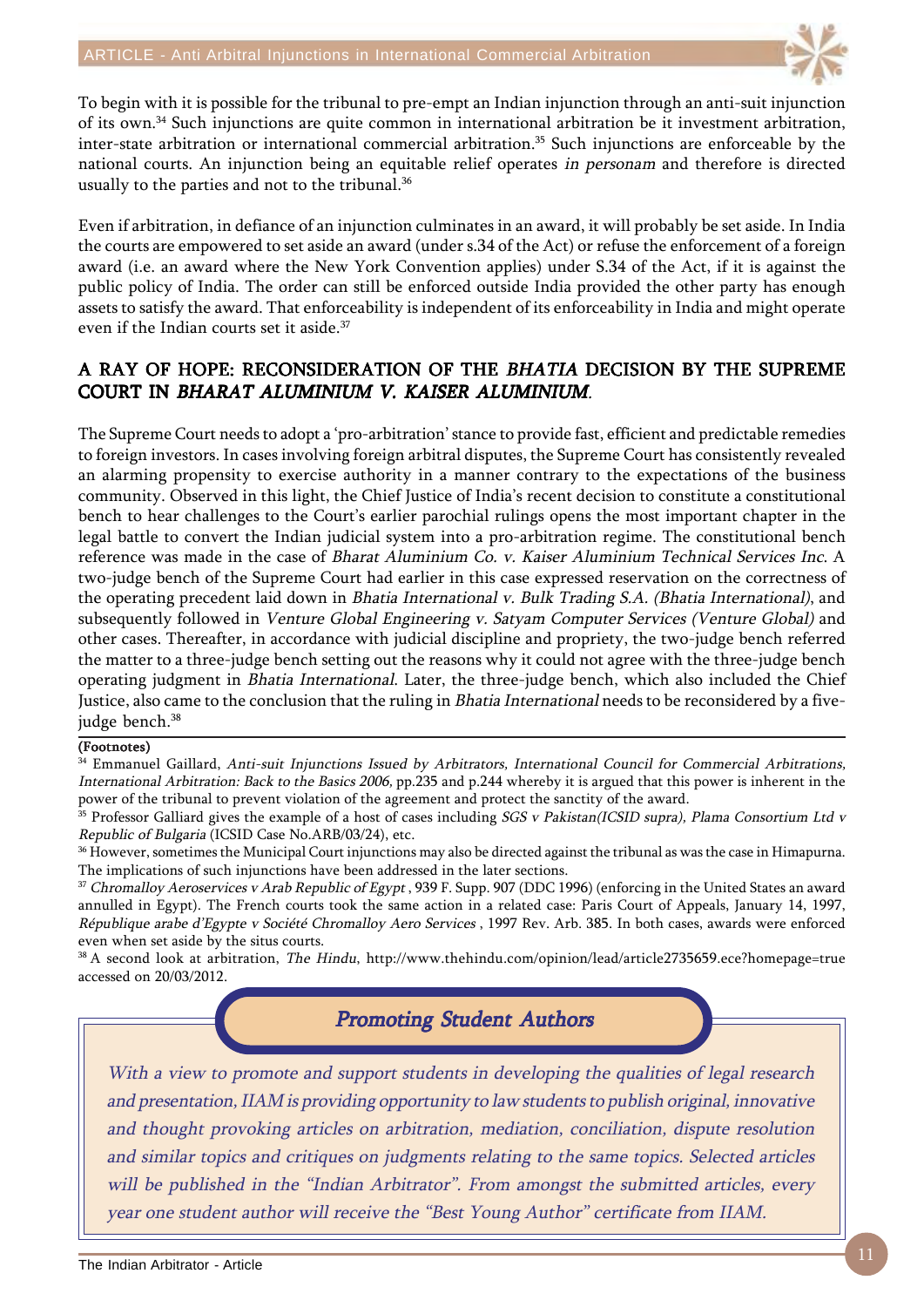

# CONCLUSION AND SUGGESTIONS

'The entire legal profession has become so mesmerised with the stimulation of the courtroom that we tend to forget that we ought to be healers of conflicts. As healers of human conflicts, the obligation of the legal profession is to provide mechanisms that can produce an acceptable result in the shortest possible time, with the shortest possible expense and the minimum of stress on the participants. That is what justice is all about.' - Warren E. Burger.

On this notion of justice, is based the genus of Alternative Dispute Resolution, of which, arbitration, conciliation and negotiation are the species. The exigency for expeditious settlement of disputes in the crosscurrents of globalisation led to emergence of arbitration as a mechanism of Alternative Dispute Resolution. However, the proceedings under the Act had become highly technical accompanied by unending prolixity at every stage providing a legal trap to the unwary.39

The article has attempted to show that injunctions issued by the Indian courts are unique, far removed from standard Anglo-Saxon practices but not quite in the league of the injunctions issued in Pakistan or Bangladesh, either. These injunctions are neither perverse nor unnecessarily biased but at the same time they are manifestation of a unique arbitration jurisprudence that has grown in India pursuant to the 1996 Act. Such a major legislative drive is unfortunately not on the immediate horizon.<sup>40</sup>

The authors conclude that the injunctions are indeed a threat as they present an existential fear and deterrence to all international arbitrations in India. Right now there does not seem to be a consensus towards a legislative change but such change is ultimately necessary. It is submitted that any kind of danger is determined by two parameters - proximity and probability. Corporate counsels therefore have to be aware of the realities and act accordingly. As a seasoned litigator the lawyer would also suggest multinational companies with deep Indian involvement to keep a legal exit strategy to deter any effort of a hostile court intervention at the outset. All this makes India a rather less than ideal jurisdiction for international arbitration.

### (Footnotes)

<sup>39</sup> Former Chief Justice of the Supreme Court of the United States of America, in a 1984 address to the American Bar Association, http:/ /www.ebc-india.com/lawyer/articles/2006\_3\_1.htm( accessed on 13/03/2012).

<sup>40</sup> An effort in this direction was indeed made via the Arbitration Amendment Bill 2003 however, the Bill failed to generate requisite consensus and was abandoned.

(Authors: Jyotsna Nagyanshi is a  $4<sup>th</sup>$  year law student of Dr. Ram Manahar Lohiya National Law University, Lucknow and Mudit Kaushikk is a 3rd year law student of Campus Law Centre, Faculty of Law, University of Delhi)



# **Are you interested to open Community Mediation Clinics?**



Indian Institute of Arbitration & Mediation welcomes you to take part in an exiting attempt of social transition to make our world a safe, sustainable, peaceful and prosperous place to live. Make an important contribution by adopting or supporting Community Mediation Clinics in India.

## **For details visit www.communitymediation.in**

But you WANT to learn great things, you have TWO options: One is you don't learn great things,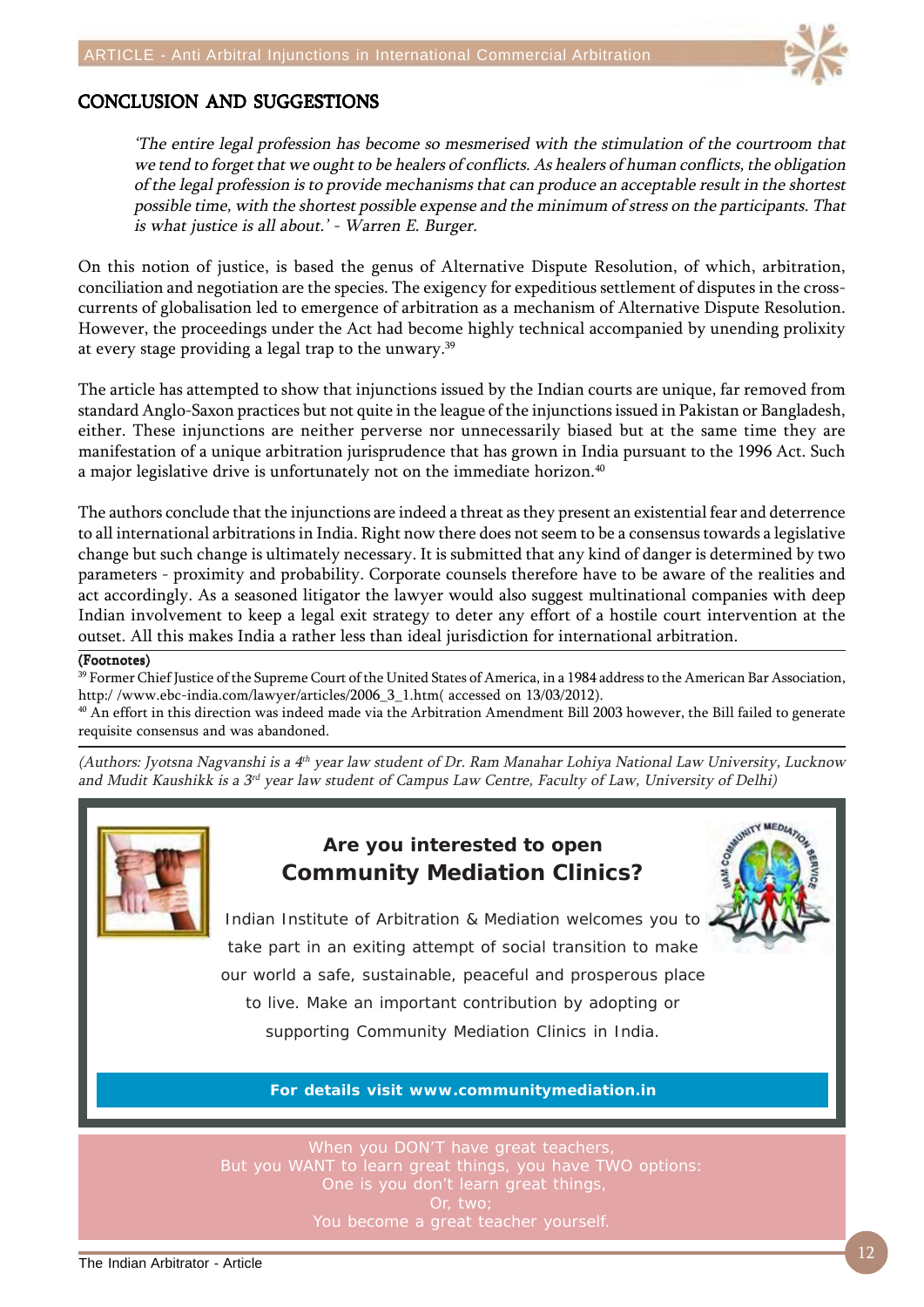

07/08 September 2012, Cochin, Kerala

**IIAM Community Mediator Orientation Program** 07/08 September 2012, Cochin, Kerala<br>Are you interested to become a Community Mediator or to start a<br>Community Mediation Clinic? Apart from the acceptance and<br>honour given by Are you interested to become a Community Mediator or to start a Community Mediation Clinic? Apart from the acceptance and honour given by the community, it also gives absolute satisfaction of becoming peace builders in our community. IIAM is conducting a Community Mediator Orientation Program on the  $7<sup>th</sup>$  and  $8<sup>th</sup>$  of September 2012 (Friday & Saturday) at IIAM office at Panampilly Nagar, Cochin, Kerala. The program will be for 12 hours conducted in 2 days.



The Program is intended for mediators who would like to empanel with the IIAM CMS Clinics as Community mediators or would like to start IIAM Community Mediation Clinics themselves. The

program offers you the opportunity to learn what is necessary to become a mediator yourself.

Fee: Rs. 5000/- (includes the Training material, IIAM Mediation Rules, IIAM Mediators' Professional Code of Conduct and the IIAM Mediators' Conduct Assessment Process, coffee/snacks and lunch for 2 days. Participants are responsible for their accommodation)

After successful completion of the training program, the participant will be empanelled as an IIAM Community Mediator in a CMS Clinic near to the place of the participant, if so available and a badge will be given. If such CMS Clinics are not available, the participant will be empanelled when such CMS Clinics are started in the area. On successful completion, if the participant is not empanelled with a CMS Clinic, the IIAM Community Mediator badge will not be given and he/she shall not act as an IIAM Community Mediator. The participant is free to practice as a freelance mediator.

For further details, log on to www.arbitrationindia.com/htm/events.html or contact training@arbitrationindia.com

# Canada's International Commercial Arbitration Statutes under review

The Uniform Law Conference of Canada has established a working group to bring forward recommendations to update the Uniform International Commercial Arbitration Act, 1986 in 2013. The Uniform International Commercial Arbitration Act was made in 1986 as a template for the implementation of the United Nations Commission on International Trade Law (UNCITRAL) Model Law and the Convention on the Recognition and Enforcement of Foreign Arbitral Awards by Canada's provincial, territorial and federal governments. The aim of this initiative is to help maintain Canada's reputation as a leader in the field of international commercial arbitration.